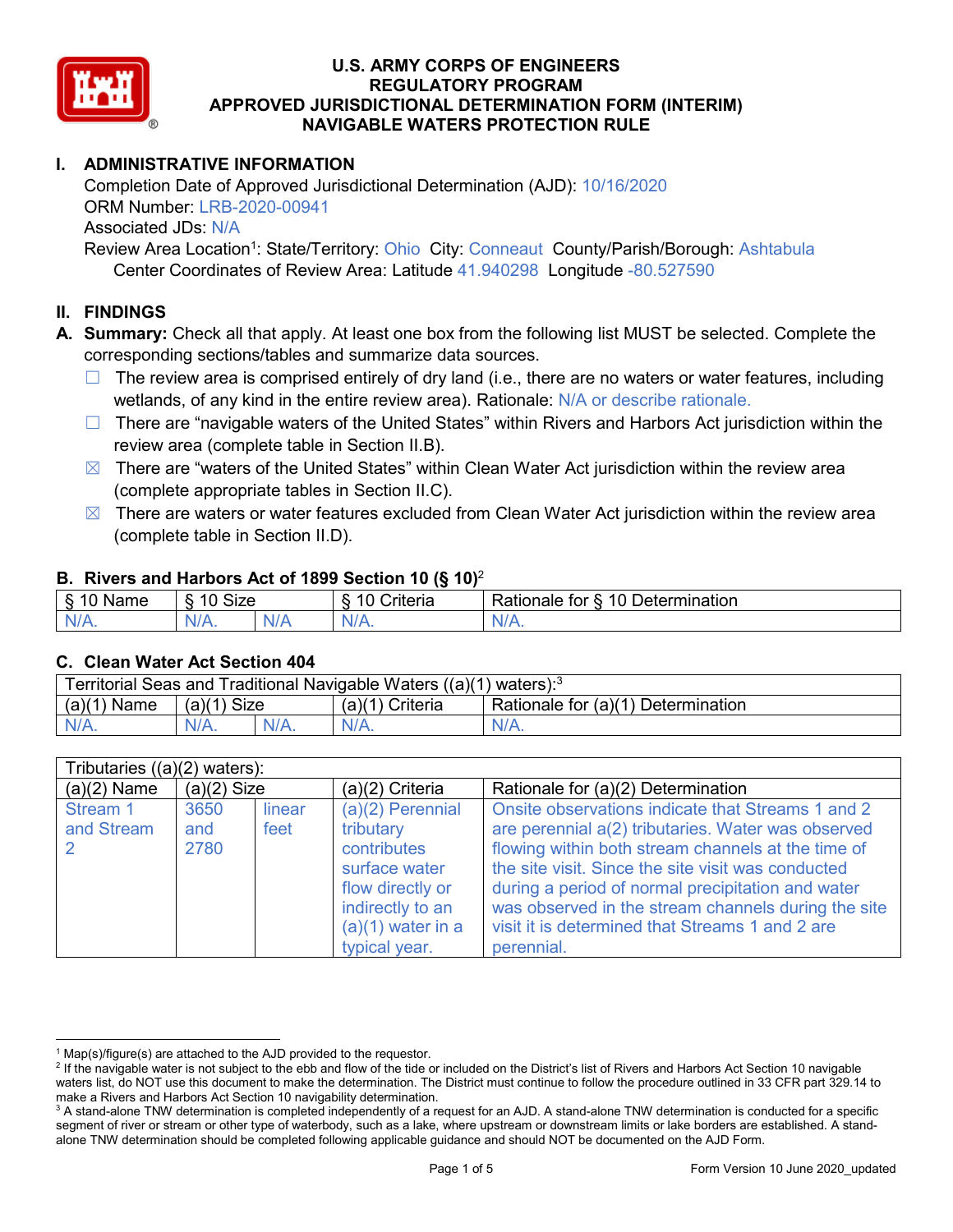

|               | Tributaries $((a)(2)$ waters): |                |                                                                                                                                                  |                                                                                                                                                                                                                                                                                                                                                                                                                                                                                                                                                                                                                                 |  |  |
|---------------|--------------------------------|----------------|--------------------------------------------------------------------------------------------------------------------------------------------------|---------------------------------------------------------------------------------------------------------------------------------------------------------------------------------------------------------------------------------------------------------------------------------------------------------------------------------------------------------------------------------------------------------------------------------------------------------------------------------------------------------------------------------------------------------------------------------------------------------------------------------|--|--|
| $(a)(2)$ Name | $(a)(2)$ Size                  |                | (a)(2) Criteria                                                                                                                                  | Rationale for (a)(2) Determination                                                                                                                                                                                                                                                                                                                                                                                                                                                                                                                                                                                              |  |  |
| Stream 3      | 1460                           | linear<br>feet | (a)(2) Intermittent<br>tributary<br>contributes<br>surface water<br>flow directly or<br>indirectly to an<br>$(a)(1)$ water in a<br>typical year. | Onsite observations indicate that Stream 3 is an<br>intermittent a(2) tributary. Water was observed<br>within the stream channel. The stream was not<br>flowing but had numerous pools and the substrate<br>was saturated. In addition, vegetation growing within<br>the stream channel was observed to have oxidized<br>rhizospheres, evidence of prolonged (intermittent or<br>perennial flow) hydrology. Since the site visit was<br>conducted during a period of normal precipitation<br>and it had not recently rained it was determined that<br>the stream's flow is intermittent (see Typical Year<br>Assessment below). |  |  |

| Lakes and ponds, and impoundments of jurisdictional waters $((a)(3)$ waters): |               |         |                   |                                    |  |
|-------------------------------------------------------------------------------|---------------|---------|-------------------|------------------------------------|--|
| $(a)(3)$ Name                                                                 | $(a)(3)$ Size |         | $(a)(3)$ Criteria | Rationale for (a)(3) Determination |  |
| $N/A$ .                                                                       |               | $N/A$ . | $N/A$ .           | $N/A$ .                            |  |

| Adjacent wetlands ((a)(4) waters): |               |                  |                     |                                                         |  |
|------------------------------------|---------------|------------------|---------------------|---------------------------------------------------------|--|
| $(a)(4)$ Name                      | $(a)(4)$ Size |                  | $(a)(4)$ Criteria   | Rationale for (a)(4) Determination                      |  |
| Wetlands A,                        | 0.25,         | $\text{acre}(s)$ | $(a)(4)$ Wetland    | Onsite observations indicate that Wetlands A, C, G,     |  |
| C, G, H, I, J                      | 7.22,         |                  | abuts an $(a)(1)$ - | H, I, J, and K directly abuts Stream 1, 2, or 3 - Clean |  |
| and K                              | 8.76,         |                  | $(a)(3)$ water.     | Water Act Section 404 a(2) tributaries.                 |  |
|                                    | 2.76,         |                  |                     |                                                         |  |
|                                    | 2.11,         |                  |                     |                                                         |  |
|                                    | 4.1, 0.7      |                  |                     |                                                         |  |

|                  | Adjacent wetlands $((a)(4)$ waters): |                  |                                                                                                        |                                                                                                                                                                                                                                                                                                                                                                                                                                                                                                                                                                                                      |  |
|------------------|--------------------------------------|------------------|--------------------------------------------------------------------------------------------------------|------------------------------------------------------------------------------------------------------------------------------------------------------------------------------------------------------------------------------------------------------------------------------------------------------------------------------------------------------------------------------------------------------------------------------------------------------------------------------------------------------------------------------------------------------------------------------------------------------|--|
| $(a)(4)$ Name    | $(a)(4)$ Size                        |                  | (a)(4) Criteria                                                                                        | Rationale for (a)(4) Determination                                                                                                                                                                                                                                                                                                                                                                                                                                                                                                                                                                   |  |
| <b>Wetland D</b> | 0.23                                 | $\text{acre}(s)$ | $(a)(4)$ Wetland<br>inundated by<br>flooding from an<br>$(a)(1)-(a)(3)$<br>water in a typical<br>year. | Onsite observations indicate that Stream 1, a Clean<br>Water Act Section 404 a(2) tributary, flows into<br>Wetland D during a typical year. The wetland<br>boundary is located approximately 10 feet from<br>Stream 1. Onsite observations show leaf litter and<br>debris wracking from Stream 1 into Wetland D. This<br>area between the stream and wetland did not meet<br>either stream channel nor wetland criteria. However,<br>the observation of leaf litter and debris in the area<br>between Stream 1 and Wetland D, demonstrates<br>flooding of Wetland D, by Stream 1, in a typical year. |  |

# **D. Excluded Waters or Features**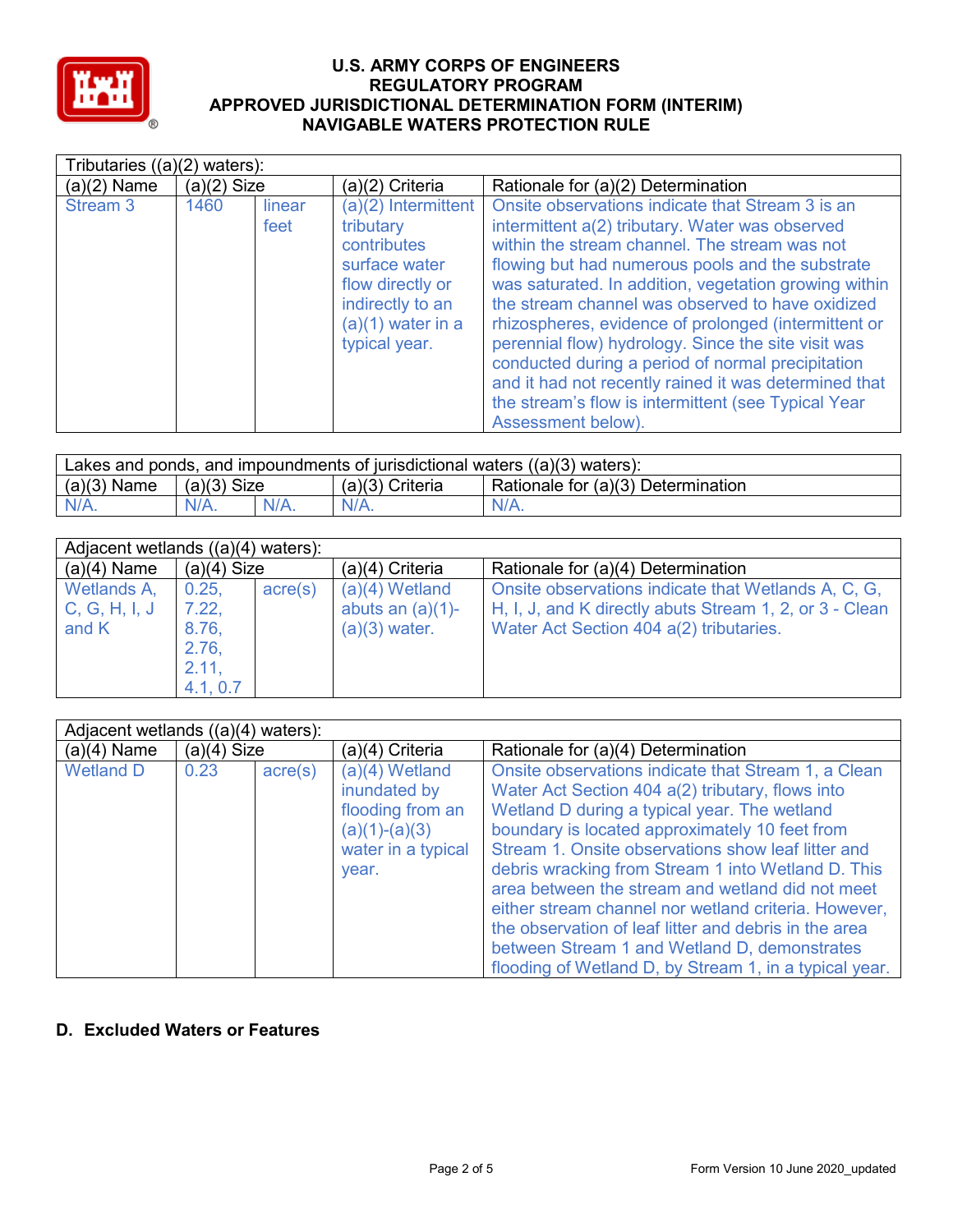

| Excluded waters $((b)(1) - (b)(12))$ : <sup>4</sup> |                       |        |                        |                                                                                       |  |
|-----------------------------------------------------|-----------------------|--------|------------------------|---------------------------------------------------------------------------------------|--|
| <b>Exclusion Name</b>                               | <b>Exclusion Size</b> |        | Exclusion <sup>5</sup> | Rationale for Exclusion Determination                                                 |  |
| <b>Ephemeral</b>                                    | 440                   | linear | $(b)(3)$ Ephemeral     | The channel noted as 'Ephemeral Channel' on                                           |  |
| channel                                             |                       | feet   | feature, including     | the wetland map was confirmed to be an                                                |  |
|                                                     |                       |        | an ephemeral           | ephemeral channel by onsite observations. This                                        |  |
|                                                     |                       |        | stream, swale,         | was based on a combination of the following -                                         |  |
|                                                     |                       |        | gully, rill, or pool.  | channel size, observed substrate, lack of flow,                                       |  |
|                                                     |                       |        |                        | and absence of groundwater. The channel was                                           |  |
|                                                     |                       |        |                        | approximately 2 feet in width, with sandy/gravel                                      |  |
|                                                     |                       |        |                        | substrate – which can be evidence of infrequent                                       |  |
|                                                     |                       |        |                        | flow as there is not sufficient flow to dislodge                                      |  |
|                                                     |                       |        |                        | small sized particles. There was no observed                                          |  |
|                                                     |                       |        |                        | flow or pools (despite the fact that the visit was                                    |  |
|                                                     |                       |        |                        | conducted during a normal period of precipitation                                     |  |
|                                                     |                       |        |                        | (see Typical Year Assessment below)), and it                                          |  |
|                                                     |                       |        |                        | was determined that the entire watershed size is                                      |  |
|                                                     |                       |        |                        | 1-2 acres; so, unless groundwater is present                                          |  |
|                                                     |                       |        |                        | there is not a sufficient amount of precipitation to                                  |  |
|                                                     |                       |        |                        | make the stream intermittent or perennial. While                                      |  |
|                                                     |                       |        |                        | onsite, Corps staff walked the length of the                                          |  |
|                                                     |                       |        |                        | stream channel looking for evidence of<br>groundwater influence - none were observed. |  |
|                                                     |                       |        |                        | There were no observed seeps or springs, and                                          |  |
|                                                     |                       |        |                        | topography is relatively flat so none would be                                        |  |
|                                                     |                       |        |                        | expected. In addition, vegetation (i.e. skunk                                         |  |
|                                                     |                       |        |                        | cabbage, royal fern) that are most commonly                                           |  |
|                                                     |                       |        |                        | observed in areas of groundwater influence were                                       |  |
|                                                     |                       |        |                        | not observed in the ephemeral channels                                                |  |
|                                                     |                       |        |                        | watershed nor were oxidized rhizospheres                                              |  |
|                                                     |                       |        |                        | observed in vegetation growing within the                                             |  |
|                                                     |                       |        |                        | channels. Therefore, it was determined there is                                       |  |
|                                                     |                       |        |                        | no groundwater influence and hydrology is                                             |  |
|                                                     |                       |        |                        | strictly from precipitation. In addition, to confirm                                  |  |
|                                                     |                       |        |                        | onsite observations the Ashtabula, OH 7.5 min                                         |  |
|                                                     |                       |        |                        | <b>USGS Quad was reviewed to determine</b>                                            |  |
|                                                     |                       |        |                        | presence/absence of onsite stream channels.                                           |  |
|                                                     |                       |        |                        | The USGS quad does not identify any stream                                            |  |
|                                                     |                       |        |                        | channels onsite corresponding to the location of                                      |  |
|                                                     |                       |        |                        | the ephemeral channel. Thus, based on the                                             |  |
|                                                     |                       |        |                        | above, it was determined that the onsite                                              |  |
|                                                     |                       |        |                        | ephemeral channel is an excluded b(3)                                                 |  |
|                                                     |                       |        |                        | ephemeral stream.                                                                     |  |

 <sup>4</sup> Some excluded waters, such as (b)(2) and (b)(4), may not be specifically identified on the AJD form unless a requestor specifically asks a Corps district to do so. Corps districts may, in case-by-case instances, choose to identify some or all of these waters within the review area. <sup>5</sup> Because of the broad nature of the (b)(1) exclusion and in an effort to collect data on specific types of waters that would be covered by the (b)(1)

exclusion, four sub-categories of (b)(1) exclusions were administratively created for the purposes of the AJD Form. These four sub-categories are not new exclusions, but are simply administrative distinctions and remain (b)(1) exclusions as defined by the NWPR.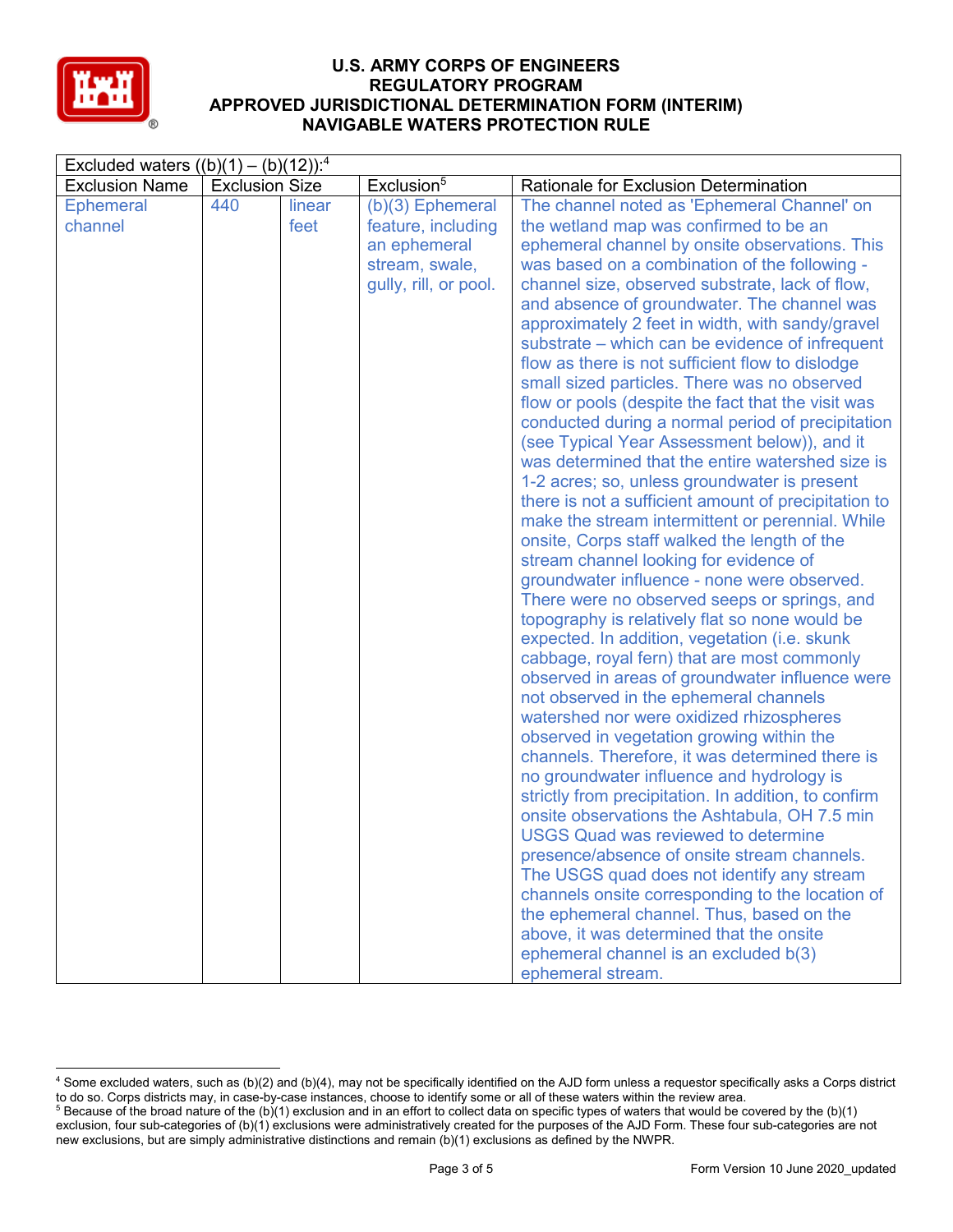

|                           | Excluded waters $((b)(1) - (b)(12))$ : <sup>6</sup> |                  |                                    |                                                                                                                                                                                                                                                                                                                                                                                                                                                                                                                                                                                                                                                                                                                                                                                                                                                                                                                                                   |  |  |
|---------------------------|-----------------------------------------------------|------------------|------------------------------------|---------------------------------------------------------------------------------------------------------------------------------------------------------------------------------------------------------------------------------------------------------------------------------------------------------------------------------------------------------------------------------------------------------------------------------------------------------------------------------------------------------------------------------------------------------------------------------------------------------------------------------------------------------------------------------------------------------------------------------------------------------------------------------------------------------------------------------------------------------------------------------------------------------------------------------------------------|--|--|
| Exclusion                 | <b>Exclusion Size</b>                               |                  | Exclusion <sup>7</sup>             | Rationale for Exclusion Determination                                                                                                                                                                                                                                                                                                                                                                                                                                                                                                                                                                                                                                                                                                                                                                                                                                                                                                             |  |  |
| Name                      |                                                     |                  |                                    |                                                                                                                                                                                                                                                                                                                                                                                                                                                                                                                                                                                                                                                                                                                                                                                                                                                                                                                                                   |  |  |
| Wetlands B, E,<br>F and L | 0.13, 0.66,<br>$0.56$ and<br>0.12                   | $\text{acre}(s)$ | $(b)(1)$ Non-<br>adjacent wetland. | Wetlands B, E, F and L do not meet any of the<br>four criteria that would make an (a)(4) adjacent<br>water subject to jurisdiction under Section 404 of<br>the Clean Water Act. Wetlands B, E, F and L<br>were circumnavigated during the site visit. No<br>defined channels/tributaries/ditches were<br>observed flowing from Wetlands B, E, F and L to<br>any (a)(1-3) water. Onsite observations indicate<br>that there are uplands (based on the 87<br>Delineation Manual) between these wetlands<br>and the nearest a(1-3) waters. Also, based on<br>site observations the nearest $a(1-3)$ waters<br>(Stream 1) would not flood any of the wetland<br>areas at least once during a typical year. The<br>nearest evidence of typical year flow (i.e. debris,<br>leaf wracking) is located approximately 5 feet<br>from the stream's bank. Also, there are no<br>natural berms or the like located between the<br>$a(1-3)$ water and wetland. |  |  |

# **III. SUPPORTING INFORMATION**

**A. Select/enter all resources** that were used to aid in this determination and attach data/maps to this document and/or references/citations in the administrative record, as appropriate.

 $\boxtimes$  Information submitted by, or on behalf of, the applicant/consultant: Jurisdictional Waters (Wetland) Report of 118-Acre Study Area, East Conneaut Industrial Park, Innovation Parkway, Conneaut, Ashtabula County, Ohio, prepared by Professional Service Industries, Inc., December 19, 2019 (Revised August 2020)

This information is sufficient for purposes of this AJD. Rationale: N/A

- $\Box$  Data sheets prepared by the Corps: Title(s) and/or date(s).
- □ Photographs: Aerial and Other: Title(s) and/or date(s).
- $\boxtimes$  Corps site visit(s) conducted on: August 25, 2020
- $\Box$  Previous Jurisdictional Determinations (AJDs or PJDs): ORM Number(s) and date(s).
- ☒ Antecedent Precipitation Tool: *provide detailed discussion in Section III.B*.
- ☐ USDA NRCS Soil Survey: Title(s) and/or date(s).
- $\Box$  USFWS NWI maps: Title(s) and/or date(s).
- $\boxtimes$  USGS topographic maps: Ashtabula, OH 7.5 min

 $6$  Some excluded waters, such as (b)(2) and (b)(4), may not be specifically identified on the AJD form unless a requestor specifically asks a Corps district to do so. Corps districts may, in case-by-case instances, choose to identify some or all of these waters within the review area.

<sup>&</sup>lt;sup>7</sup> Because of the broad nature of the (b)(1) exclusion and in an effort to collect data on specific types of waters that would be covered by the (b)(1) exclusion, four sub-categories of (b)(1) exclusions were administratively created for the purposes of the AJD Form. These four sub-categories are not new exclusions, but are simply administrative distinctions and remain (b)(1) exclusions as defined by the NWPR.